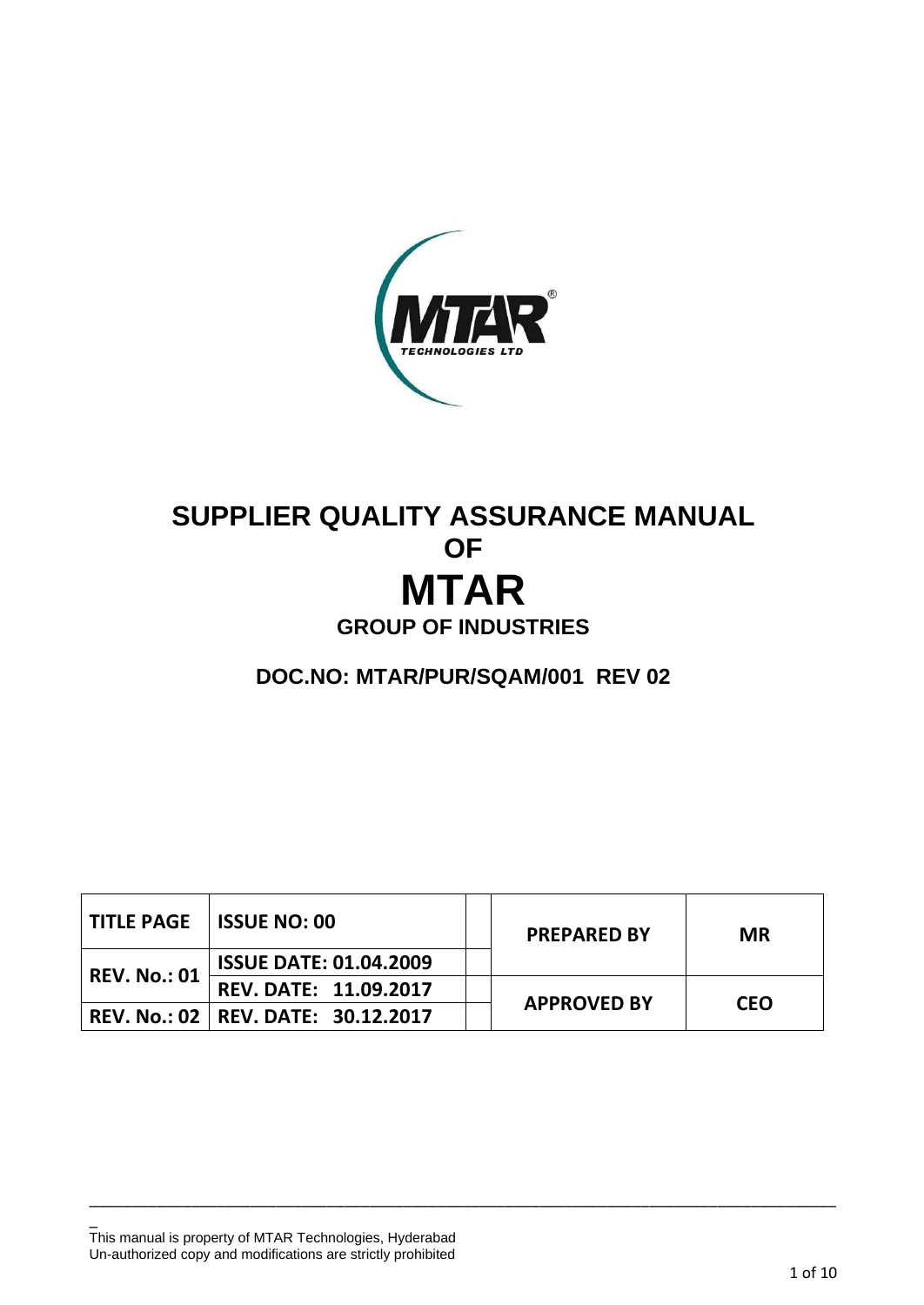## **SUPPLIER QUALITY ASSURANCE MANUAL**

### **INDEX**

| S.NO           | <b>SECTION</b> | <b>CONTENT</b>                           |  |
|----------------|----------------|------------------------------------------|--|
| 1              | SQAM/00        | About the company                        |  |
| $\overline{2}$ | <b>SQAM/01</b> | <b>Introduction</b>                      |  |
| 3              | <b>SQAM/02</b> | New product development                  |  |
| 4              | <b>SQAM/03</b> | Initial sample approvals                 |  |
| 5              | <b>SQAM/04</b> | <b>Configuration management control</b>  |  |
| 6              | <b>SQAM/05</b> | <b>Change control process</b>            |  |
| $\overline{7}$ | <b>SQAM/06</b> | <b>Handling of NC products</b>           |  |
| 8              | <b>SQAM/07</b> | <b>Complaints handling process</b>       |  |
| 9              | <b>SQAM/08</b> | Special process approval                 |  |
| 10             | <b>SQAM/09</b> | <b>Process and material traceability</b> |  |
| 11             | <b>SQAM/10</b> | <b>Records control</b>                   |  |
| 12             | <b>SQAM/11</b> | <b>Quality system requirements</b>       |  |
| 13             | <b>SQAM/12</b> | <b>Supplier audits</b>                   |  |
| 14             | <b>SQAM/13</b> | <b>Clarifications on SQAM</b>            |  |
| 15             | <b>SQAM/14</b> | <b>Ethical practices</b>                 |  |
| 16             | <b>SQAM/15</b> | <b>PRODUCT Safety</b>                    |  |
| 17             | <b>SQAM/16</b> | <b>Prevention of Counterfeit parts</b>   |  |
| 18             | <b>SQAM/17</b> | <b>Hazardous Materials</b>               |  |

#### **ANNEXURE I FORMATS**

| S.NO         | <b>Format Number</b> | <b>Format Name</b>                          | <b>Referred in</b> |
|--------------|----------------------|---------------------------------------------|--------------------|
|              | SQAM/FRM/001         | <b>Control plan</b>                         | <b>SQAM/01</b>     |
| $\mathbf{2}$ | SQAM/FRM/002         | <b>Configuration matrix</b>                 | SQAM/04            |
| 3            | SQAM/FRM/003         | Supplier engineering change<br>request note | SQAM/05            |
| 4            | SQAM/FRM/004         | <b>Re-work and NC notification form</b>     | SQAM/06            |
| 5            | SQAM/FRM/005         | <b>Corrective action report</b>             | <b>SQAM/07</b>     |

\_\_\_\_\_\_\_\_\_\_\_\_\_\_\_\_\_\_\_\_\_\_\_\_\_\_\_\_\_\_\_\_\_\_\_\_\_\_\_\_\_\_\_\_\_\_\_\_\_\_\_\_\_\_\_\_\_\_\_\_\_\_\_\_\_\_\_\_\_\_\_\_\_\_\_\_\_\_\_\_\_\_\_\_\_\_\_\_

This manual is property of MTAR Technologies, Hyderabad Un-authorized copy and modifications are strictly prohibited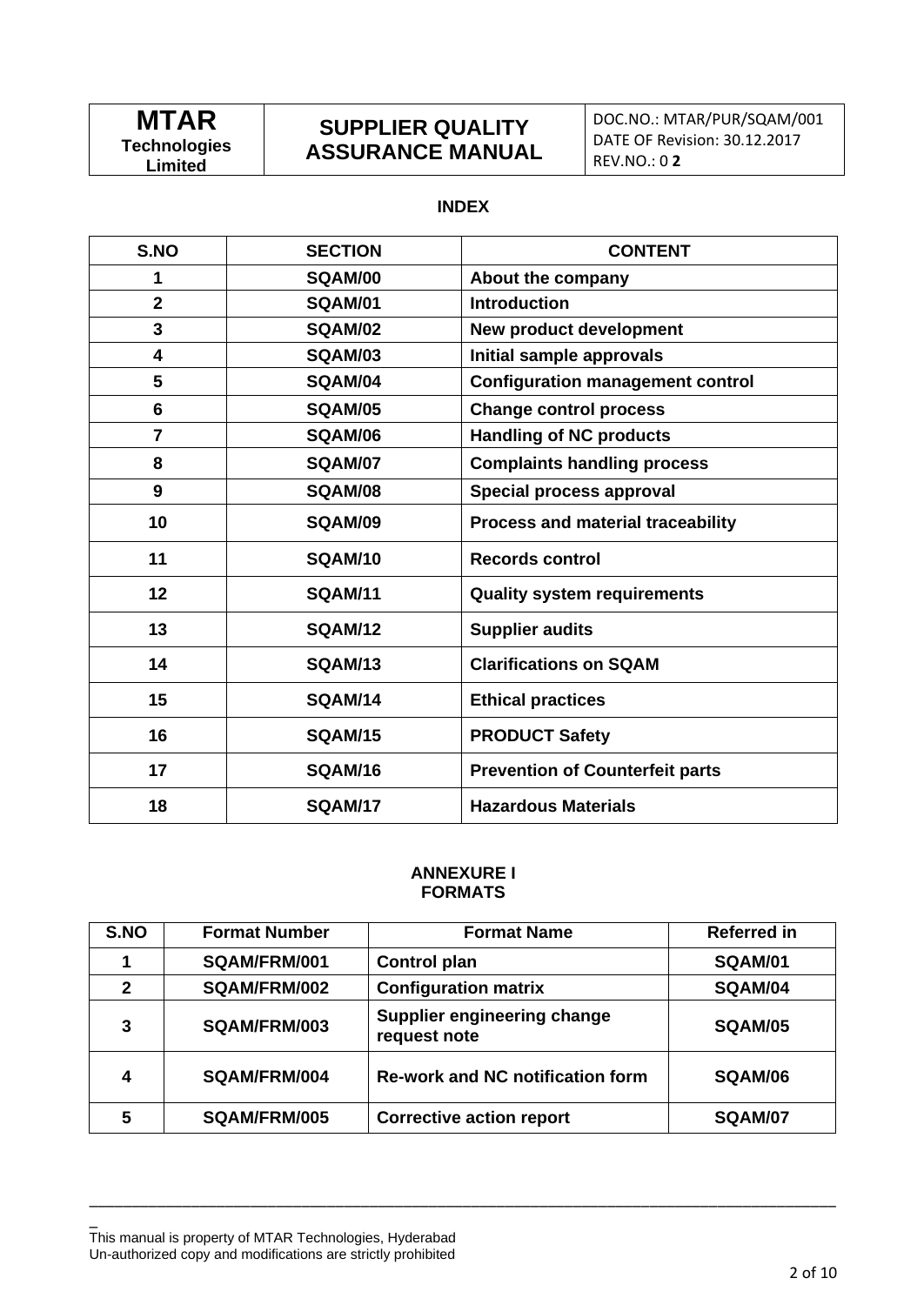## **MTAR Technologies Limited**

## **SUPPLIER QUALITY ASSURANCE MANUAL DOC. NO./MTAR/SQAM/00**

## **ABOUT THE COMPANY** REV.NO.: 0 **2**

MTAR Technologies Pvt. Ltd. was established in 1970 as a small-scale industry and has grown into an important institution in the country catering to:

- Multinational companies in Aviation.
- Dept. of Space.
- Indian Defence Programme.
- Dept. of Atomic Energy.
- Energy and Oil field sectors

It has 4 major manufacturing units located within 4 Kms around the Balanagar area of Hyderabad. MTAR has also established an exclusive Surface treatment, Heat treatment and Electroplating shop catering to in house and customer needs.

Starting from critical components, sub-assemblies and assemblies, MTAR and its sister concerns have undertaken the most challenging jobs in the manufacturing, testing and supply of components to organizations of national importance like NPCIL, ISRO, DRDO, ONGC, GTRE, IGCAR etc., and thus, helping the nation to build its infrastructure.

MTAR indigenized many critical components and sub systems for Aerospace, Atomic Energy, Defense, Oil exploration in the country. Some of the prestigious jobs undertaken and delivered successfully are

- a) Fuelling Machine Columns, Bridge and Carriage assemblies, Fuelling Machine Heads and Fuel Handling Equipments for PHWR Nuclear Reactors, Grid Plate, CSRDM & DSRDM etc. for Fast Breeder Reactors.
- b) Complete manufacture of VIKAS ENGINES, CRYOGENIC ENGINES and IPCM assemblies for PSLV and GSLV space programs of ISRO.
- c) LP Engines for DRDO.
- d) MTAR-EOU unit exports Fuel cell boxes for Energy servers designed by "Bloom Energy" of USA. These Bloom boxes contain stacked fuel cells and will convert air & natural gas into reliable and affordable electricity through a clean electrochemical process.
- e) MTAR also exports precision machined engineering components for Aviation and Oil field application.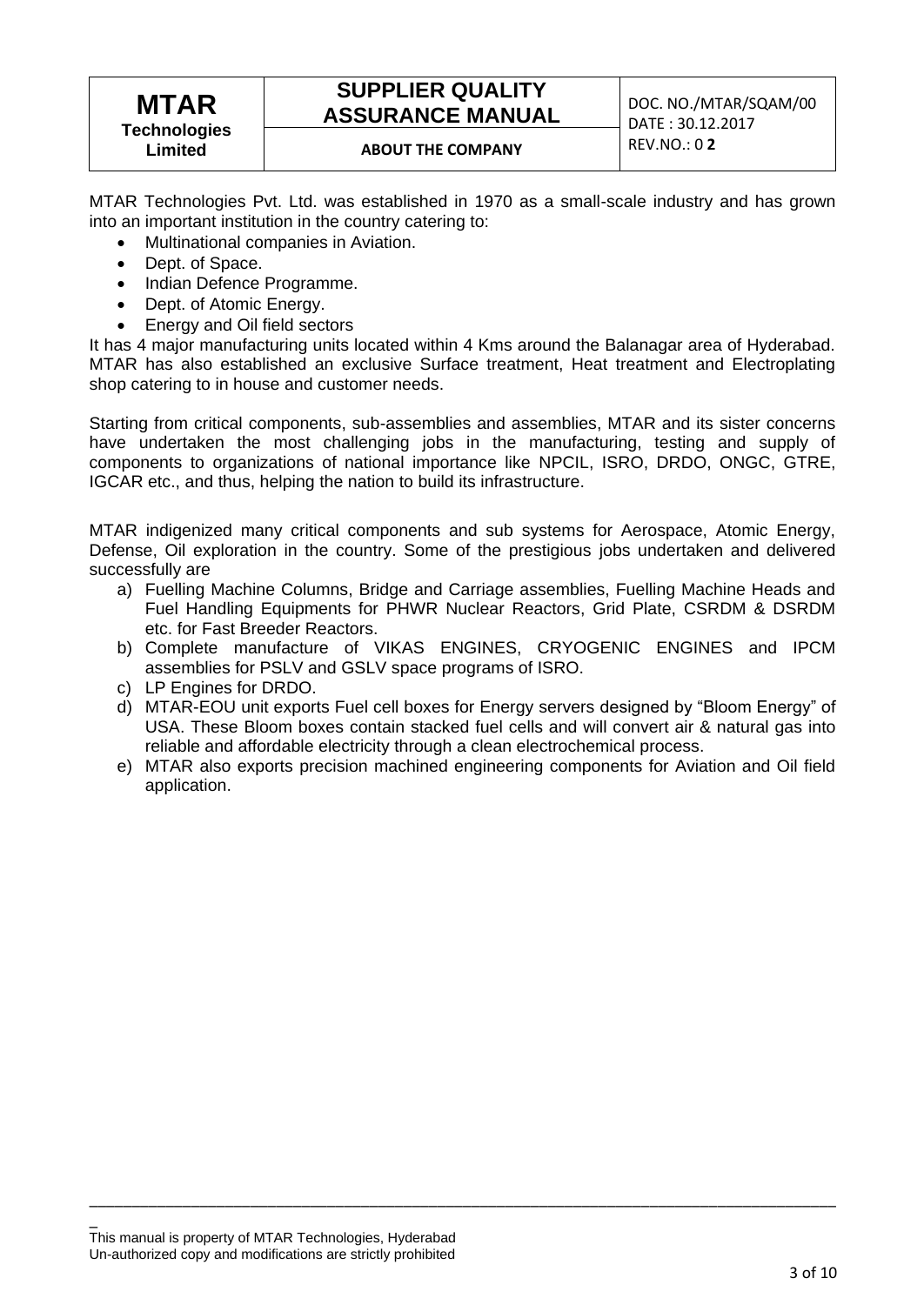## **SUPPLIER QUALITY ASSURANCE MANUAL DOC. NO./MTAR/SQAM/01**

DATE : 30.12.2017

## REV.NO.: 0 **2 1.0 INTRODUCTION TO MANUAL**

At MTAR, we clearly recognize the critical role of quality and Suppliers play in our success. We are, therefore, committed to meet our Customer expectations by pursuing continuous quality and productivity improvements. We do recognize the quality of our products and services largely dependent on our Suppliers and we believe that the Supplier as our partner in providing worldclass products and services to our esteemed Customers.

MTAR expects Suppliers total dedication to quality and strict adherence to MTAR Supplier Quality requirements as our Supplier.

## **1.1 Purpose of Supplier Quality Assurance Requirements (SQAR)**

The purpose of this SQAR manual is to promote a clear understanding of MTAR expectations and requirements for Suppliers. SQAR contains a basic quality system, which lays the foundation for an effective quality assurance system from all our Suppliers.

### **1.2 Scope**

These standards apply to Suppliers who are supplying raw materials, bought out components, process sub-contractors to MTAR in Aerospace segment. This manual is based on the requirements of AS 9100 Rev D

### **1.3 Concept**

Suppliers are viewed as being fully responsible for the quality of their products and must, therefore, ensure that all materials are produced in conformance to the required standards with an expectation that MTAR will receive no defective product.

## **1.4 Supplier Involvement**

MTAR Suppliers have an obligation to establish a cross-functional team to manage the product planning process. Suppliers must expect the same performance from their subcontractors. MTAR expectations regarding planning for quality are described later in this manual.

## **1.5 Verification of Requirements**

MTAR reserves the right to audit contracted products and applicable processes/ systems associated with those products at the Suppliers premises. MTAR also reserves the right to access its sub Suppliers to be audited for the same.

MTAR also reserves the right of inspection/audit of Supplier and their sub-Suppliers premises by our Customers and Regulators of the products supplied by MTAR for Aerospace segment.

## **1.6 Supplier Performance Rating System**

MTAR intends to establish and maintain long-term relationships with Suppliers who are committed to continuous improvement in quality, delivery, and service. This commitment is an expectation from all Suppliers who participate in the Aerospace segment.

The MTAR Supplier Performance Rating System is a means to help communicate our expectations to the supply base as well as provide feedback on performance. Suppliers are expected to use this tool to help identify opportunities for continuous improvement in the areas of quality, cost, delivery, price, development and service.

All the Suppliers under the scope of this manual will receive the Supplier Performance score once in a quarter.

\_ This manual is property of MTAR Technologies, Hyderabad Un-authorized copy and modifications are strictly prohibited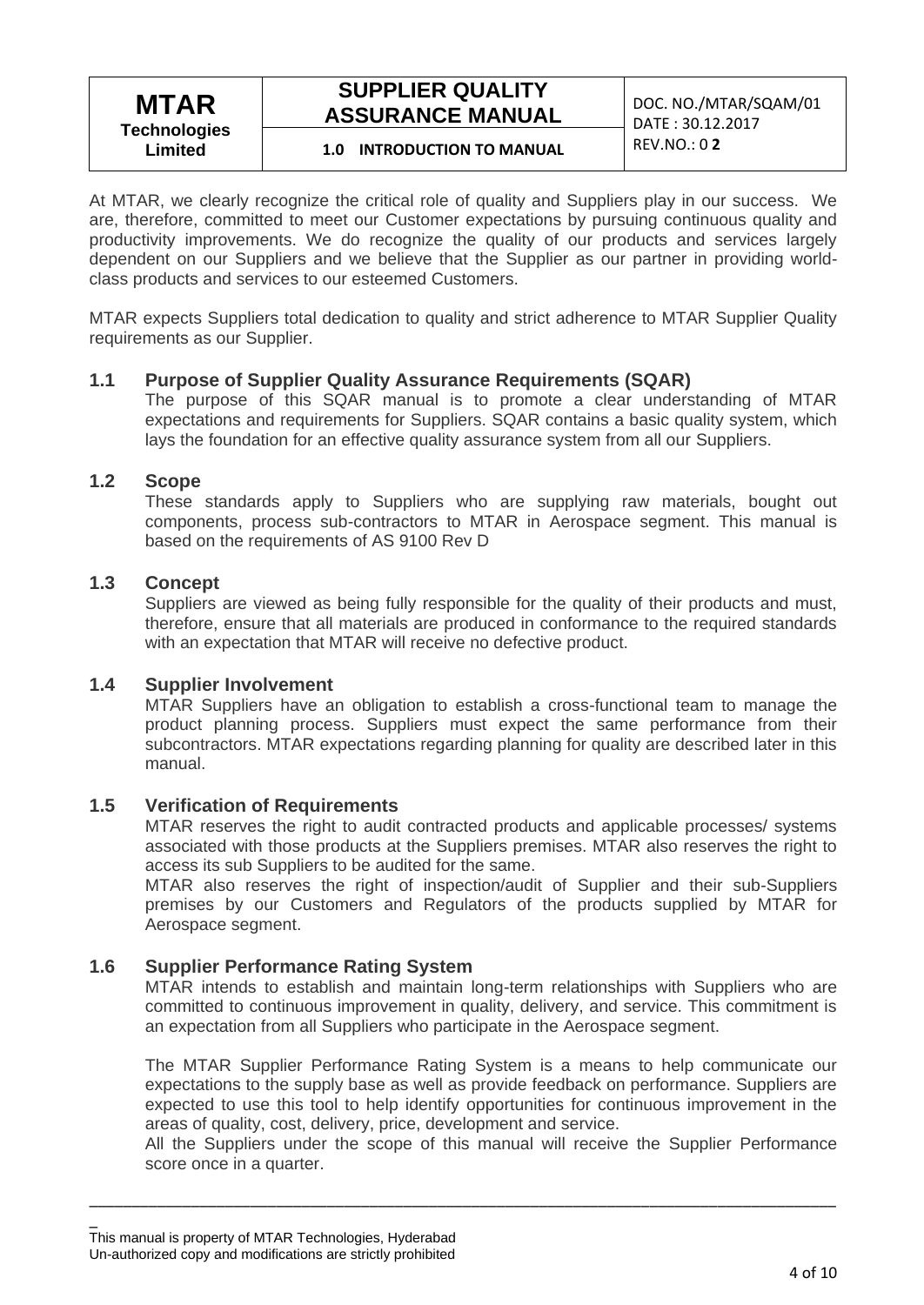## **SUPPLIER QUALITY ASSURANCE MANUAL DOC. NO./MTAR/SQAM/02**

**2.0 NEW PRODUCT DEVELOPMENT** 

DATE :  $30.12.2017$ <br>REV NO : 0 2

## **2.1 Scope:**

The requirements under this section will be applicable to special grade material Suppliers, components manufactured as per the MTAR drawings and specifications and special process service Suppliers. This section is not applicable to standard grade raw material Suppliers and standard catalogue based bought out items.

## **2.2 Introduction**

Product quality begins at development stage. Therefore, from initial product concept through production and service, the Supplier and MTAR must understand and agree on all applicable quality standards and requirements. Agreement must be reached on all critical quality characteristics, control items, MTAR approval requirements, checking fixtures, packaging requirements, and all other quality related matters.

## **2.3 Traceability**

Material/ process/ component/ sub-assembly traceability shall be evidenced by Supplier for all the parts/process carried out and submitted to MTAR.

### **2.4 Special tests**

If any special tests (verification and validation tests) are performed by Supplier on the request of MTAR, following shall be fulfilled with

- a) Test plans or specifications identify the product being tested and the resources being used, define test objectives and conditions, parameters to be recorded, and relevant acceptance criteria.
- b) Test procedures describe the method of operation, the performance of the test, and the

recording of the results.

- c) The correct configuration standard of the product is submitted for the test.
- d) The requirements of the test plan and the test procedures are observed.
- e) The acceptance criteria are met.

### **2.5 Packaging**

Suppliers are required to meet agreed packaging and shipping guidelines.

## **2.6 Identification of Key Characteristics and control plans**

All suppliers shall recognize the Key Characteristics given in MTAR/ or its Customer's drawings. If no Key Characteristics are given in the drawings, then cross functional team of Supplier can identify any Key Characteristics relating to product safety, reliability, air worthiness, and fitment, critical function of product or process parameters relating to control of these product characteristics. A control plan (SQAM-FRM-001) shall be prepared and submitted along with initial submission of samples for effective control of these Key Characters in the process and product.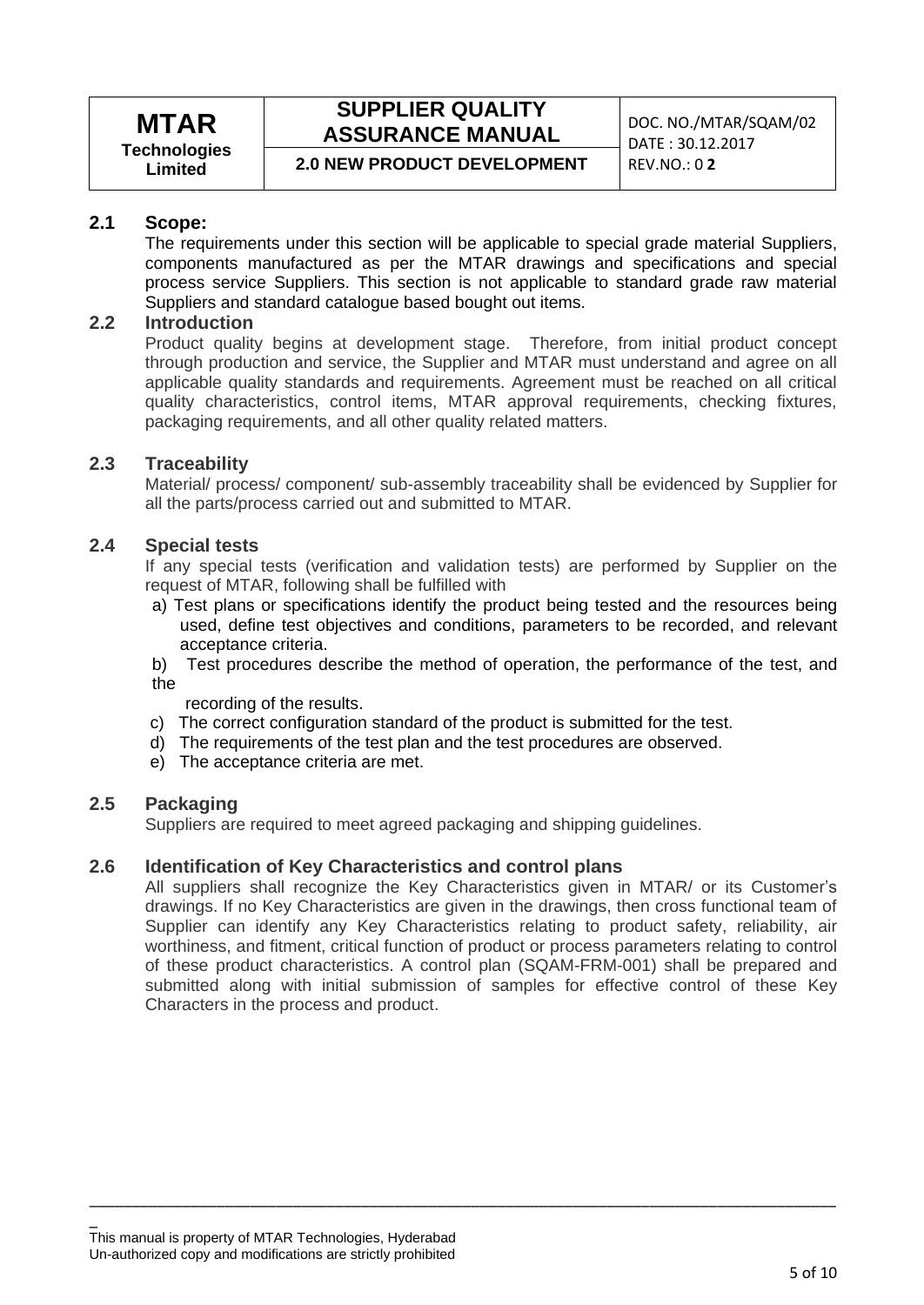## **SUPPLIER QUALITY ASSURANCE MANUAL DOC. NO./MTAR/SQAM/03**

## **3.1 Scope**

The requirements under this section will be applicable to special grade material Suppliers, components manufactured as per the MTAR drawings, specifications and special process service Suppliers. This section is not applicable to standard grade raw material Suppliers and standard catalogue based bought out items.

### **3.2 Compliance to product requirements**

Suppliers are responsible for performing the inspection, testing to lab standards and sample submission required substantiating conformance to all applicable product requirements. Suppliers are not authorized to begin production or shipment of material to MTAR prior to approval.

### **3.3 Submission of documents**

All Suppliers who are submitting products for the first time shall submit the following documents.

- a) Process flow
- b) Sources of materials procured and material test reports
- c) Lay out inspection report
- d) Any verification and validation tests prescribed by MTAR
- e) Control plan covering all Key Characteristics
- f) Inspection methods and instruments used
- g) MTAR approved sources used for special processes

All documents shall be submitted to the Purchase and stores department of MTAR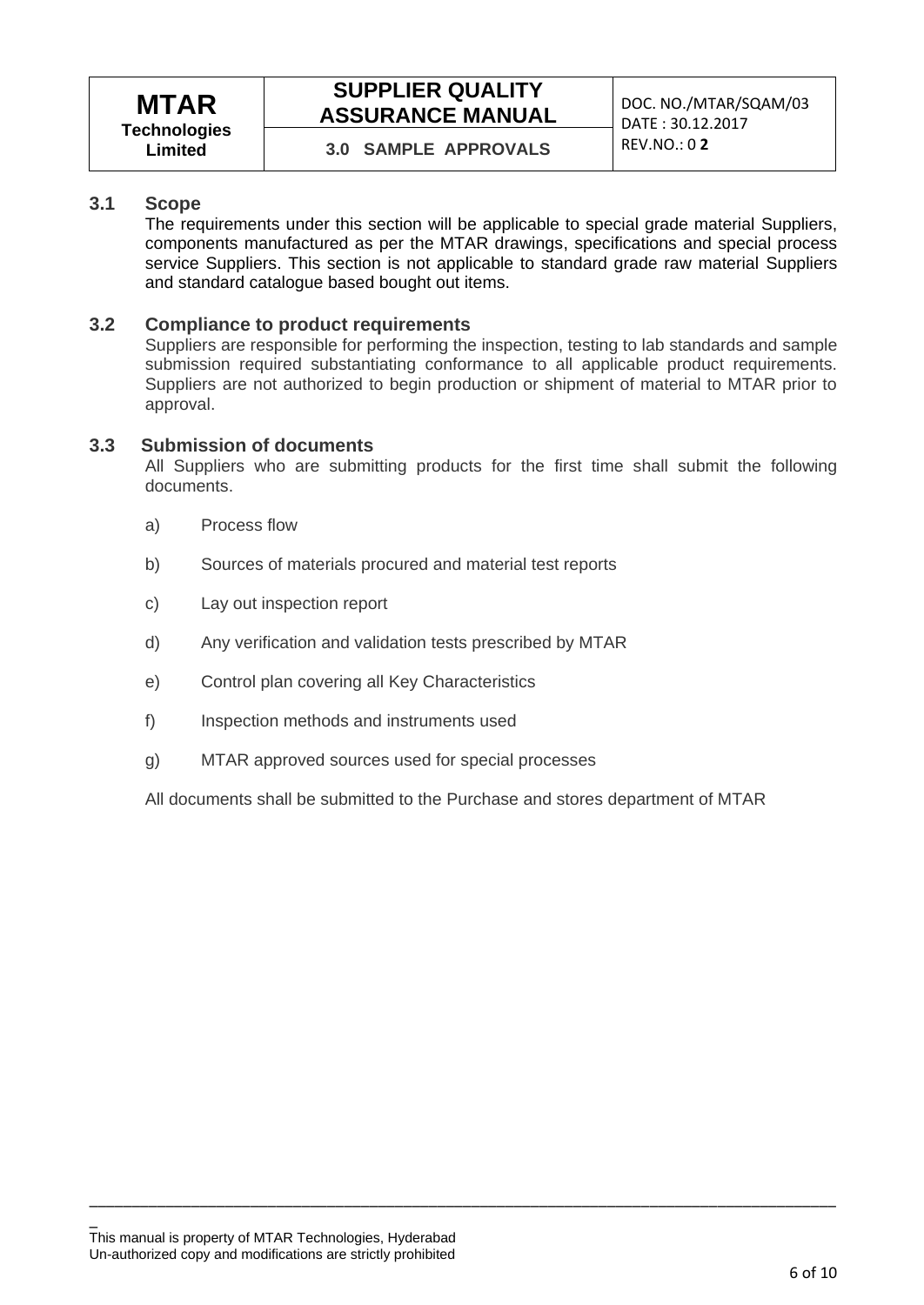## **MTAR Technologies**

**Limited**

## **SUPPLIER QUALITY ASSURANCE MANUAL** DOC.NO.:MTAR/SQAM/04,05

**4.0 CONFIGURATION MANAGEMENT SYSTEM 5.0 CHANGE CONTROL PROCESS**

DATE : 30.12.2017 REV.NO.: 0 **2**

#### **4.1 Scope**

The requirements under this section will be applicable to special grade material Suppliers, components manufactured as per the MTAR drawings and specifications and special process service Suppliers. This section is not applicable to standard grade raw material Suppliers and standard catalogue based bought out items.

#### **4.2 Procedure**

All Suppliers shall control configuration level of products. MTAR encourages Suppliers to follow a configuration matrix (SQAM–FRM-002) to identify the current configuration level of parts, materials, special purpose jigs/ fixture, CNC programs used in process and special process validation approvals of MTAR.

#### **5.1 Scope**

The requirements under this section will be applicable to special grade material Suppliers, components manufactured as per the MTAR drawings and specifications and special process service Suppliers. This section is not applicable to standard grade raw material Suppliers and standard catalogue based bought out items.

### **5.2 Change notification**

Suppliers shall intimate to MTAR on changes in process and product. Without prior approval of MTAR, changes shall be not implemented. If any such un-authorized changes are done by Suppliers, all such products with the un-authorized changes will be considered as Non-Conforming Products.

Supplier shall notify MTAR by submitting a Engineering Change Request (SQAM-FRM-003) under the following circumstances

- 1) Process change: Sequence, machines, process control parameters changes in special processes.
- 2) Material change: Source change, specification changes of material than approved through PPAP by MTAR.
- 3) Inspection method changes: Any inspection method, instruments used other than approved in PPAP.

As a matter of policy, Supplier cannot change product specifications, drawings, and verification and validation changes.

After examining the Change Request, MTAR will approve/disapprove such changes in writing. Changes shall not be affected until approved by MTAR.

Once changes are approved by MTAR, then initial sample submission documentation shall be updated by Supplier and re-submit along with 1<sup>st</sup> lot of products for approval.

\_\_\_\_\_\_\_\_\_\_\_\_\_\_\_\_\_\_\_\_\_\_\_\_\_\_\_\_\_\_\_\_\_\_\_\_\_\_\_\_\_\_\_\_\_\_\_\_\_\_\_\_\_\_\_\_\_\_\_\_\_\_\_\_\_\_\_\_\_\_\_\_\_\_\_\_\_\_\_\_\_\_\_\_\_\_\_\_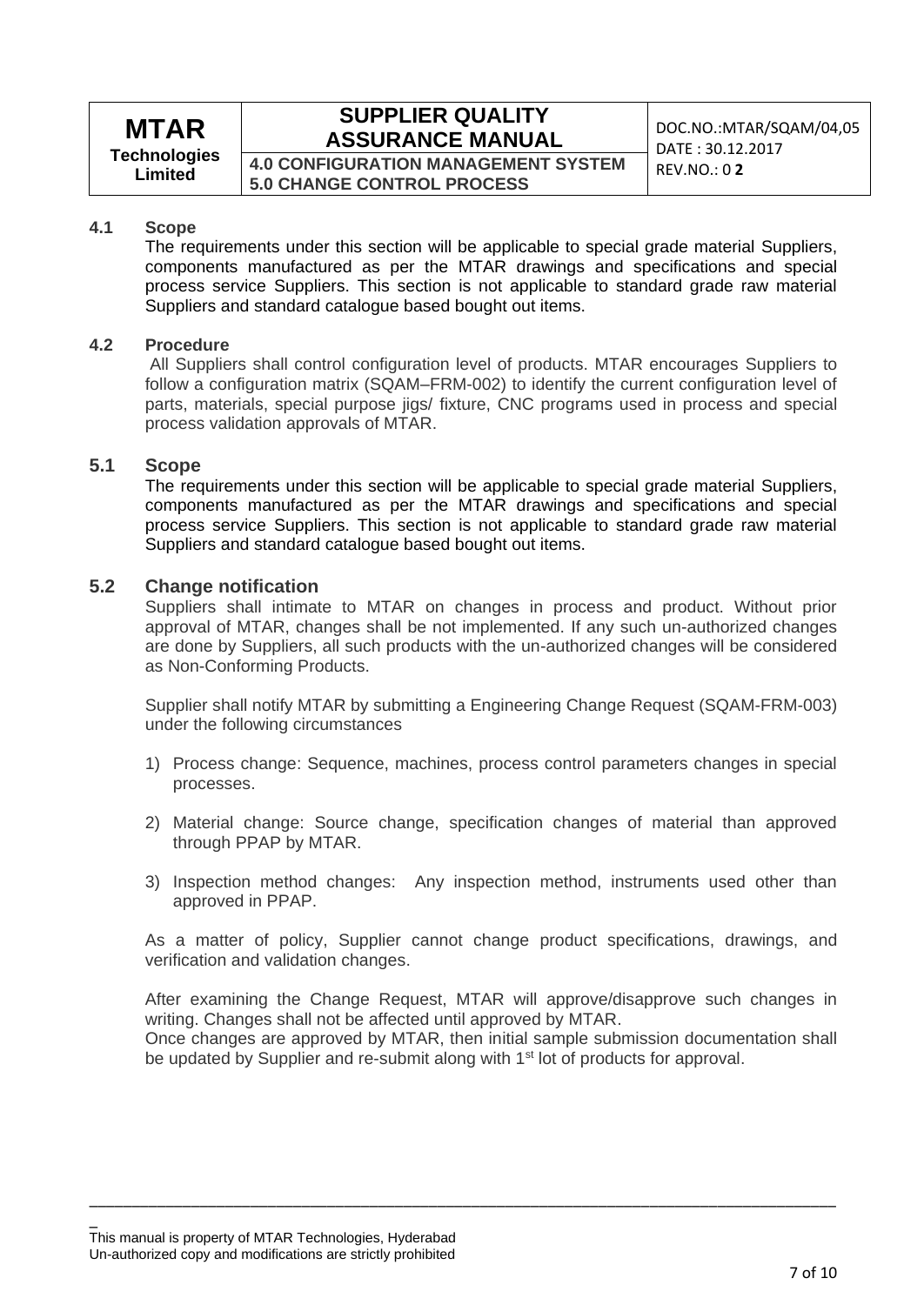## **SUPPLIER QUALITY ASSURANCE MANUAL** DOC.NO./MTAR/SQAM/06,07

**6.0 HANDLING OF NON-CONFORMING PRODUCTS 7.0 COMPLAINTS HANDLING PROCESS** DATE : 30.12.2017 REV.NO.: 0 **2**

### **6.1 Scope**

The requirements under this section will be applicable to special grade material Suppliers, components manufactured as per the MTAR drawings and specifications and special process service Suppliers. This section is not applicable to standard grade raw material Suppliers and standard catalogue based bought out items.

### **6.2 Non - Conforming Products**

Suppliers are not authorized to re-work on Non-Conforming Products. Non-Conforming Product is defined as a product that does not comply with the specifications of MTAR. Supplier shall notify MTAR for re-working or send "as it is" to MTAR of any such Non-Conforming Products to take re-work decisions. (SQAM-FRM-004)

### **6.3 Identification of NC product**

All Non-Conforming Products shall be identified by suitable means conspicuously and segregated.

### **6.4 Disposition of NC product**

Suppliers shall maintain a record of disposition of Non-Conforming Products Work Order / P.O wise and made available at the site for inspection of MTAR, or its Customer or the Regulatory bodies.

#### **7.1 Procedure**

\_

Supplier shall have documented Customer complaint handling procedure. All complaints raised by MTAR, shall be recorded, investigated for cause of Non-Conformance, temporary and permanent corrective actions with due dates. Suppliers shall submit monthly status report of Customer complaints until the permanent corrective actions are effective. SQAM/FRM/005 shall be used for submission of corrective action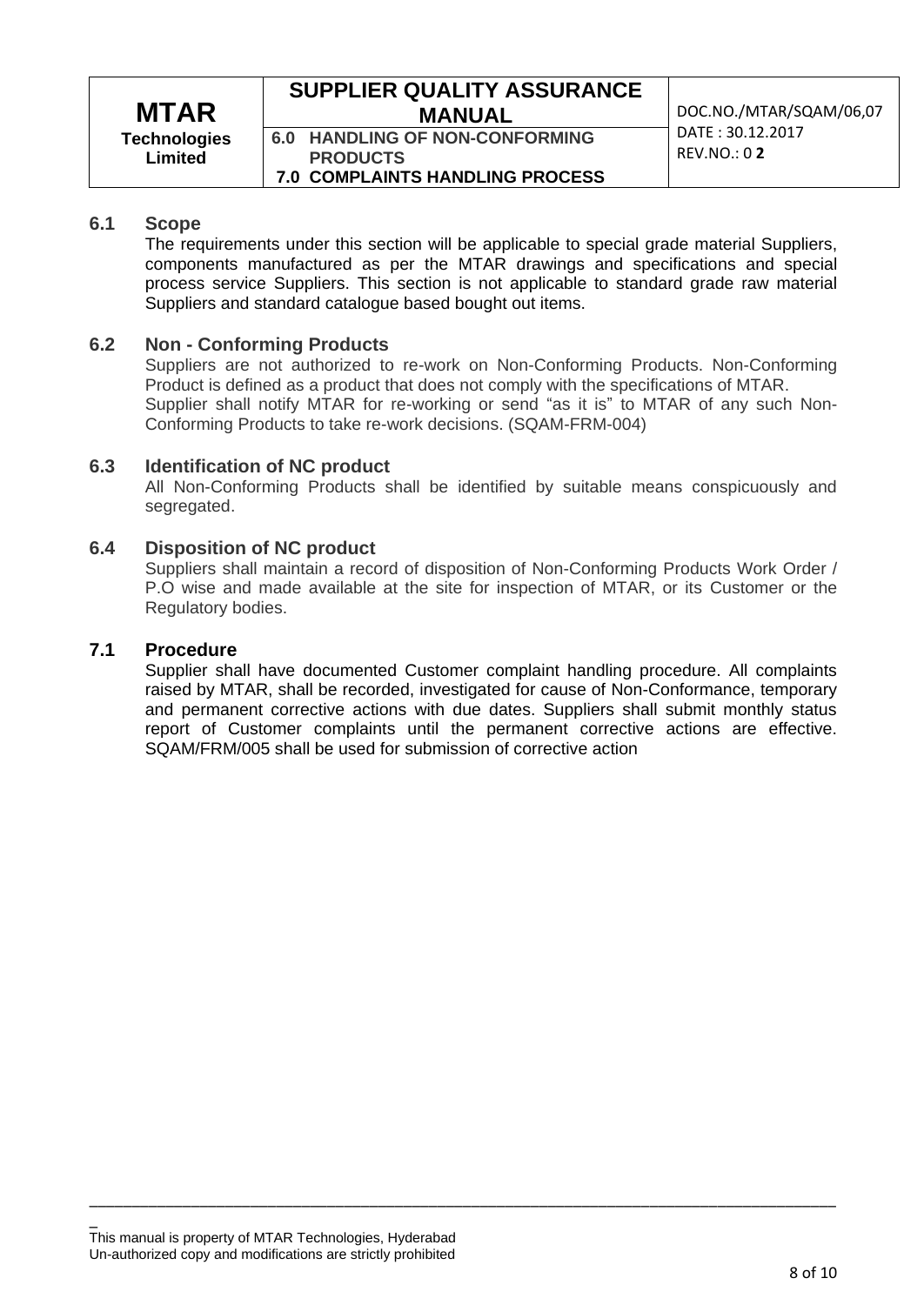## **MTAR Technologies Limited**

### **SUPPLIER QUALITY ASSURANCE MANUAL DOC.NO.:MTAR/SQAM/ 8.0 SPECIAL PROCESS APPROVALS**

**9.0 PROCESS AND MATERIAL TRACEABILITY 10.0 RECORDS CONTROL SYSTEM**

08,09,10 DATE : 30.12.2017 REV.NO.: 0 **2**

### **8.1 Use of Customer specified source**

All Suppliers shall use MTAR or its Customer specified special process service provider.

- **8.2 Responsibility:** Meeting MTAR and its Customer and Regulatory requirements still lies with Suppliers even if they use MTAR/ Customer recommended sources.
- **8.3 Approval of special processes:** All the special processes identified shall be approved by MTAR or its Customer or its Regulator prior to use.
- **8.4 Re-validation of special processes**: Unless otherwise specified, all special processes shall be re-validated at least once in two years and records shall be submitted to MTAR for review.
- **9.1** All Suppliers to MTAR shall maintain traceability to the raw materials, processes and inspection of products at all stages. A documented procedure shall be in place with the Supplier on traceability.

If for any reason traceability is not feasible, then same shall be notified to MTAR and take prior approvals.

### **10.1 Documented procedure:**

Suppliers shall maintain a documented procedure for records identification, indexing and storing.

### **10.2 Records to be retained:**

All suppliers to MTAR shall maintain the following records for 10 year period unless otherwise specified:

- a) MTAR Purchase Orders
- b) Raw material test/inspection reports
- c) Process records
- d) Special process approval and re-approval records
- e) Inspection records of product
- f) Verification and validation test reports
- g) MTAR approvals of ECRs.
- **10.3 Availability of records for verification:** All the above records shall be made available on request by MTAR, or it's Customer or its Regulator
- **10.4** All records maintained in electronic media shall have backup system to protect the records in the event of crash of computers

\_\_\_\_\_\_\_\_\_\_\_\_\_\_\_\_\_\_\_\_\_\_\_\_\_\_\_\_\_\_\_\_\_\_\_\_\_\_\_\_\_\_\_\_\_\_\_\_\_\_\_\_\_\_\_\_\_\_\_\_\_\_\_\_\_\_\_\_\_\_\_\_\_\_\_\_\_\_\_\_\_\_\_\_\_\_\_\_